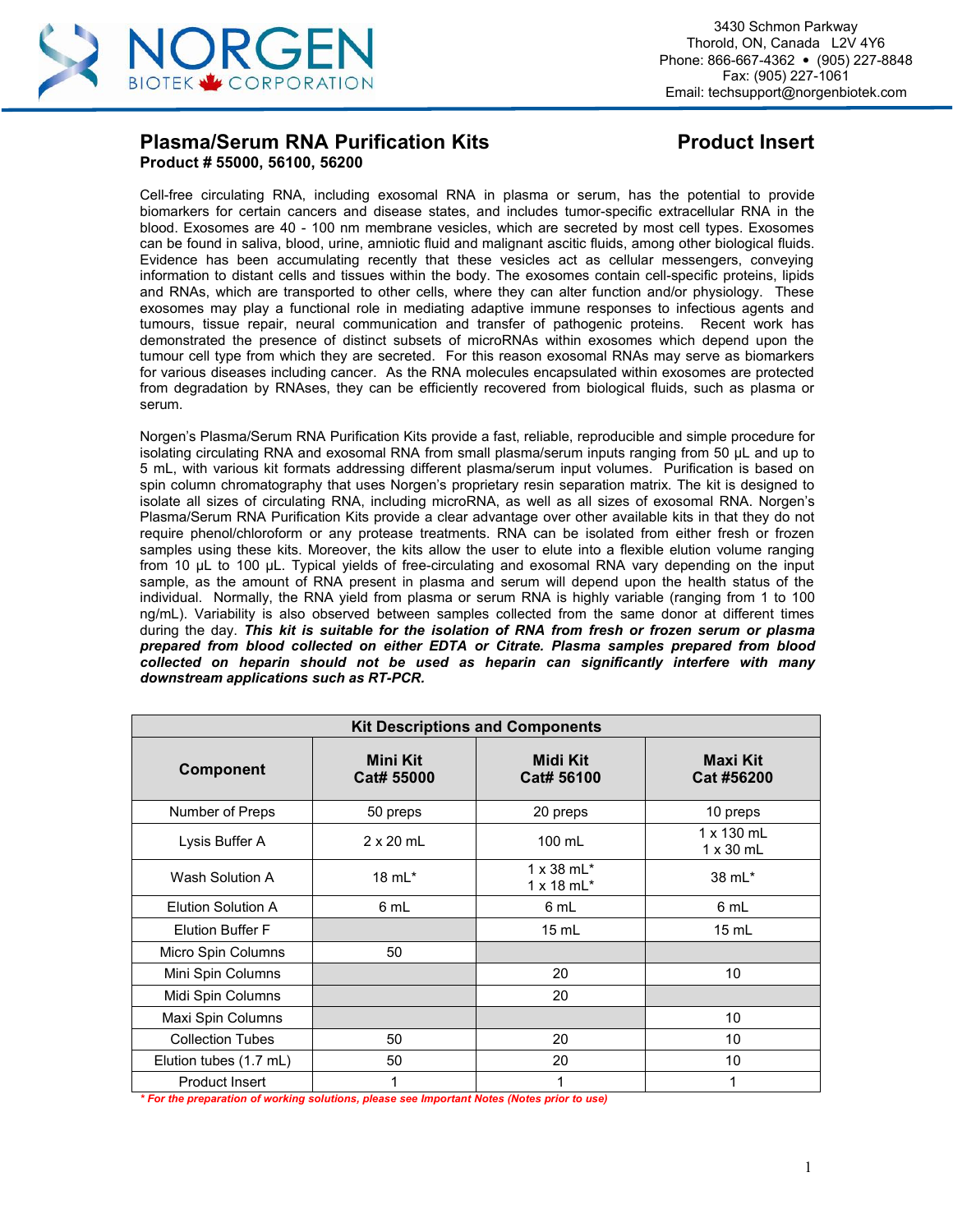| <b>Kits Specifications</b>               |                                                    |                        |                               |  |  |  |  |  |
|------------------------------------------|----------------------------------------------------|------------------------|-------------------------------|--|--|--|--|--|
|                                          | <b>Mini Kit</b><br>Cat# 55000                      | Midi Kit<br>Cat# 56100 | <b>Maxi Kit</b><br>Cat# 56200 |  |  |  |  |  |
| Sample Type                              | Plasma/Serum                                       | Plasma/Serum           | Plasma/Serum                  |  |  |  |  |  |
| Anti-coagulant (for Plasma) <sup>†</sup> | <b>EDTA or Citrate</b>                             | <b>EDTA or Citrate</b> | <b>EDTA or Citrate</b>        |  |  |  |  |  |
| Sample Volume Range                      | 50 to 200 µL                                       | 250 µL to 1.5 mL       | $2$ to 5 mL                   |  |  |  |  |  |
| Minimum Elution Volume                   | 10 $\mu$ L                                         | $50 \mu L$             | $50 \mu L$                    |  |  |  |  |  |
| <b>Maximum Elution Volume</b>            | $25 \mu L$                                         | $100 \mu L$            | $100 \mu L$                   |  |  |  |  |  |
| Time to Complete 10 Purifications        | $15 - 20$ minutes                                  | 35 - 40 minutes        | 35 - 40 minutes               |  |  |  |  |  |
| Size of RNA Purified                     | All sizes, including miRNA and small RNA (<200 nt) |                        |                               |  |  |  |  |  |
| Average Yields <sup>¥</sup>              | Variable depending on specimen                     |                        |                               |  |  |  |  |  |

<sup>†</sup> This kit is suitable for the isolation of RNA from fresh or frozen serum or plasma prepared from blood collected on either EDTA or Citrate. Plasma samples prepared from blood collected on heparin should not be used as *heparin can significantly interfere with many downstream applications such as RT-PCR*

*¥ Please check page 7 for Average Plasma/Serum Yields and Common RNA Quantification Methods*

#### **Customer-Supplied Reagents and Equipments**

- Benchtop microcentrifuge
- Swinging bucket centrifuges
- Vortexer
- Micropipettors
- 96 100% ethanol
- 100% Isopropanol
- Optional: β Mercaptoethanol

#### **Storage Conditions and Product Stability**

All buffers should be kept tightly sealed and stored at room temperature (15-25ºC) for up to 2 years without showing any reduction in performance. It is recommended to warm Lysis Buffer A for 20 minutes at 60°C if any salt precipitation is observed.

#### **Quality Control**

In accordance with Norgen's Quality Management System, each lot of Norgen's Plasma/Serum RNA Purification Kits is tested against predetermined specifications to ensure consistent product quality.

#### **Product Use Limitations**

Norgen's Plasma/Serum RNA Purification Kits are designed for research purposes only. It is not intended for human or diagnostic use.

#### **Product Warranty and Satisfaction Guarantee**

NORGEN BIOTEK CORPORATION guarantees the performance of all products in the manner described in our product manual. The customer must determine the suitability of the product for its particular use.

#### **Safety Information**

Ensure that a suitable lab coat, disposable gloves and protective goggles are worn when working with chemicals. For more information, please consult the appropriate Material Safety Data Sheets (MSDSs). These are available as convenient PDF files online at *[www.norgenbiotek.com](http://www.norgenbiotek.com)*.

Lysis Buffer A contains guanidinium salts, and should be handled with care. Guanidinium salts form highly reactive compounds when combined with bleach, thus care must be taken to properly dispose of any of these solutions. Plasma or serum of all human and animal subjects is considered potentially infectious. All necessary precautions recommended by the appropriate authorities in the country of use should be taken when working with plasma or serum.

| CAUTION: DO NOT add bleach or acidic solutions directly to the sample-preparation waste. |  |
|------------------------------------------------------------------------------------------|--|
|                                                                                          |  |
|                                                                                          |  |
|                                                                                          |  |
|                                                                                          |  |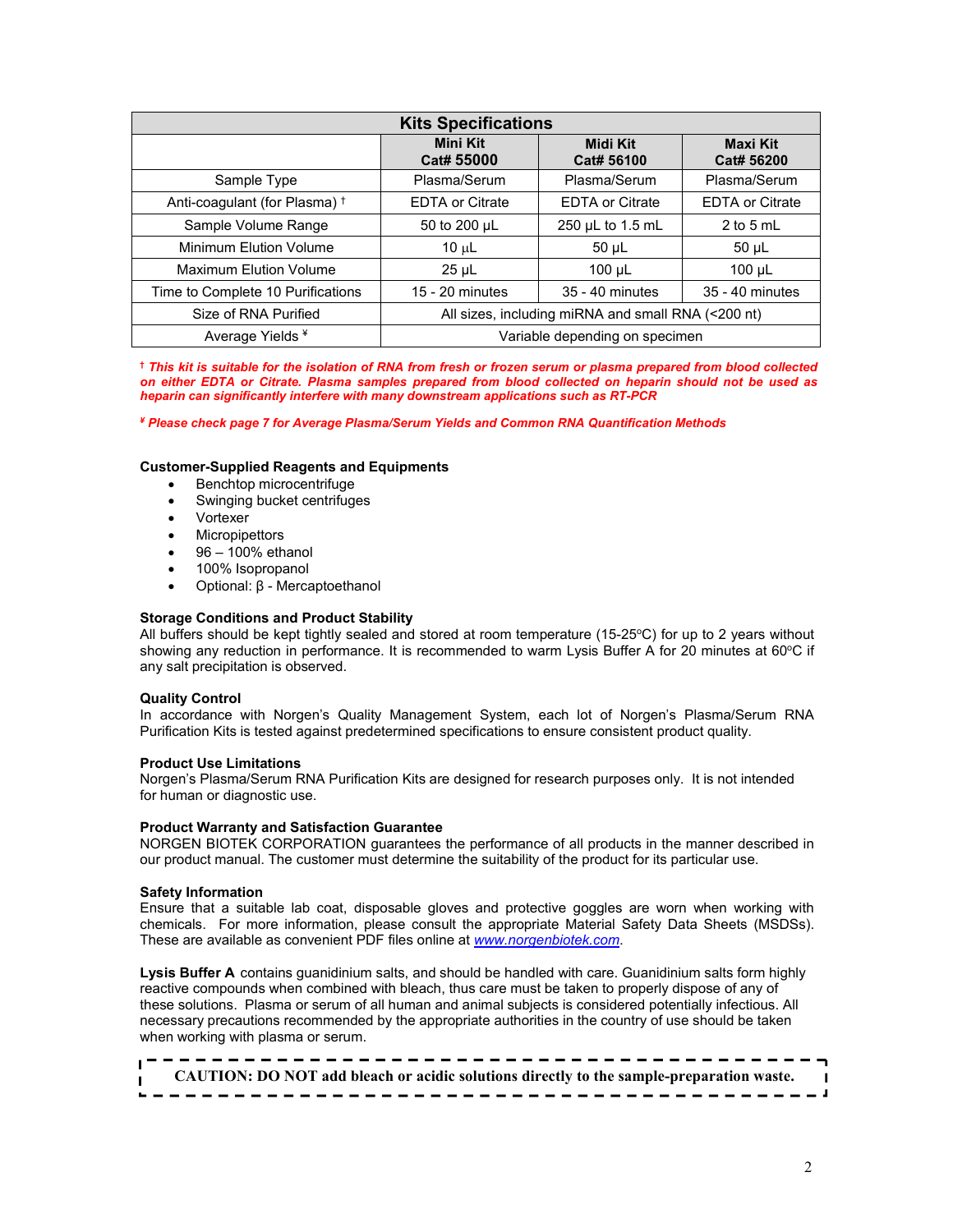## **Important Notes**

#### **Working with RNA**

RNases are very stable and robust enzymes that degrade RNA. Autoclaving solutions and glassware is not always sufficient to actively remove these enzymes. The first step when preparing to work with RNA is to create an RNase-free environment. The following precautions are recommended as your best defence against these enzymes.

- The RNA area should be located away from microbiological work stations
- Clean, disposable gloves should be worn at all times when handling reagents, samples, pipettes, disposable tubes, etc. It is recommended that gloves are changed frequently to avoid contamination
- There should be designated solutions, tips, tubes, lab coats, pipettes, etc. for RNA only
- All RNA solutions should be prepared using at least 0.05% DEPC-treated autoclaved water or molecular biology grade nuclease-free water
- Clean all surfaces with commercially available RNase decontamination solutions
- When working with purified RNA, ensure that they remain on ice during downstream applications

## **Notes Prior to Use**

- All centrifugation steps are performed at room temperature.
- Ensure that centrifuge tubes used are capable of withstanding the centrifugal forces required.<br>
The provided spin columns are optimized to be used with a benchtop centrifuges and not
- The provided spin columns are optimized to be used with a benchtop centrifuges and not to be used on a vacuum apparatus
- $\triangleright$  Most standard benchtop microcentrifuges will accommodate Norgen's Micro and Mini Spin Columns.
- Most standard swinging bucket centrifuges will accommodate Norgen's Midi and Maxi Spin Columns. Do not use a fixed-angle rotor
- $\triangleright$  Norgen's Midi and Maxi Spin Columns are centrifuged in 15 mL and 50 mL centrifuge tubes, respectively.
- Centrifuging Norgen's Spin Columns at a speed higher than recommended may affect RNA yield.
- Centrifuging Norgen's Spin Columns at a speed lower than recommended will not affect RNA yield. However, centrifugation at a lower speed may require longer time for the solutions to pass through the spin column
- $\triangleright$  When placing Norgen's Midi and Maxi Spin Columns into the swinging bucket centrifuge make sure that lids of the tubes are not tightly closed. Tightly closed lids may cause back pressure which may cause column clogging or disintegration**.**
- Ensure that all solutions are at room temperature prior to use.
- **➢ It is highly recommended to warm up Lysis Buffer A** at 60℃ for 20 minutes and mix well until the solutions become clear again if precipitates are present.
- Prepare a working concentration of the **Wash Solution A:**
	- Add **42 mL** of 96 100% ethanol (provided by the user) to the supplied bottle containing **18 mL** of the concentrated Wash Solution A. This will give a final volume of **60 mL.**
	- Add **90 mL** of 96 100% ethanol (provided by the user) to the supplied bottle containing **38 mL** from the concentrated Wash Solution A. This will give a final volume of **128 mL**.
	- $\triangleright$  The labels on the bottles have a box that may be checked to indicate that the ethanol has been added.
- $\triangleright$  The use of β-mercaptoethanol in lysis is highly recommended to isolate RNA for sensitive downstream applications. Add 10 µL of β-mercaptoethanol (provided by the user) to each 1 mL of **Lysis BufferA**.
- $\triangleright$  Ensure that samples have not undergone more than one freeze-thaw cycle, as this may lead to RNA degradation.
- $\triangleright$  It is recommended to not work with samples that were hemolyzed as this will affect the RNA profile outcome
- *This kit is suitable for the isolation of RNA from serum or plasma prepared from blood collected on either EDTA or citrate. Plasma samples prepared from blood collected on heparin should not be used as heparin can significantly interfere with many downstream applications such as RT-PCR.*
- *Frozen plasma or serum samples should be centrifuged for 2 minutes at 400 x g (~2,000 RPM) before processing. Only clear supernatant should be processed, as column clogging may be encountered if frozen samples are directly processed.*
- *If any of the solutions do not go through the Spin Columns within the specified centrifugation time, spin for an additional 1-2 minutes until the solution completely passes through the column. Do NOT exceed the centrifugation speed as this may affect RNA yield.*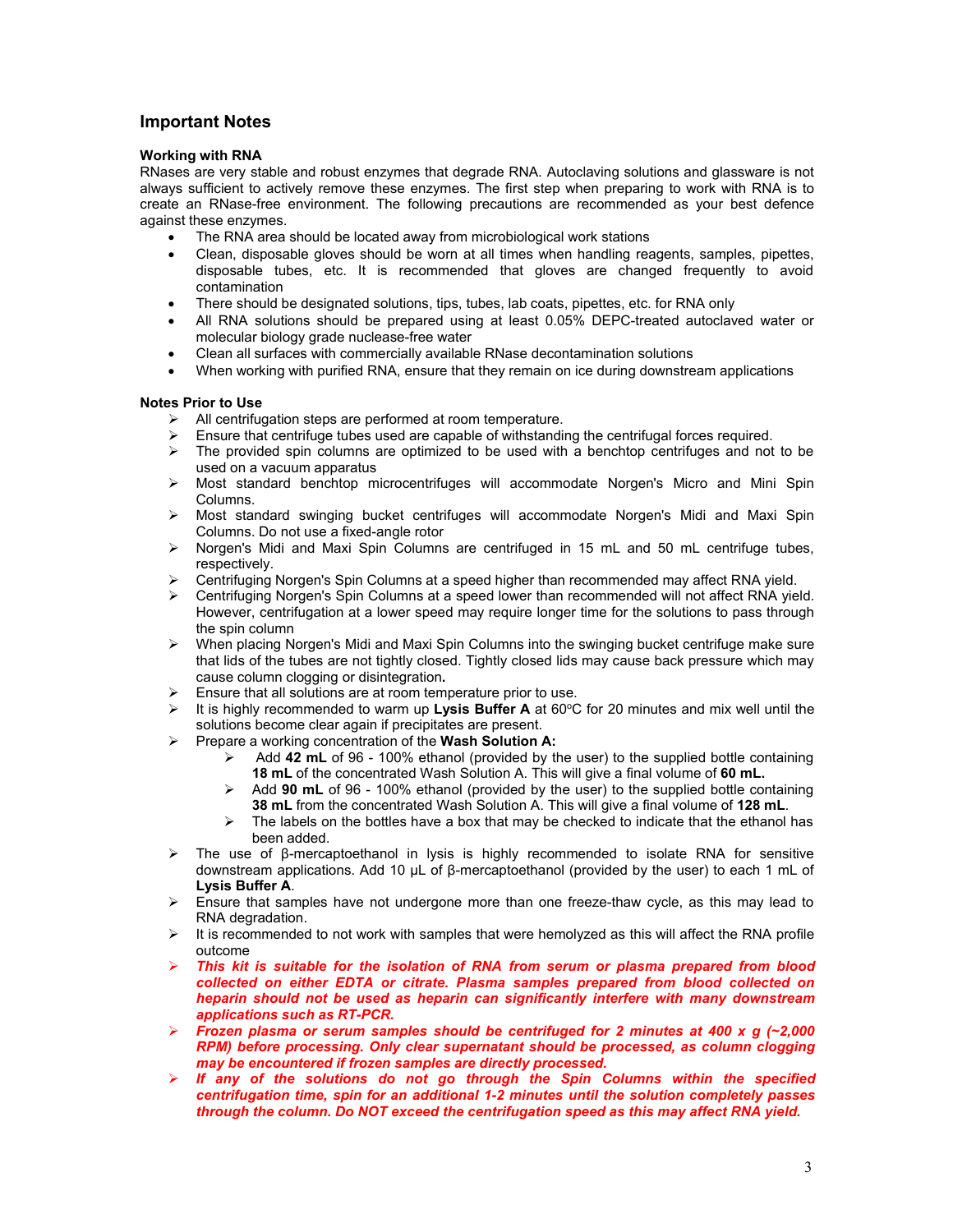# **Section 1: Plasma/Serum RNA Purification Mini Kit (Product # 55000)**

*Note: The procedure outlined below is for 200 µL inputs of Plasma/Serum. If processing a sample volume lower than 200 µL Plasma/Serum, simply bring the volume of your samples up to 200 µL using Nuclease-free water and proceed as outlined below.*

- 1. Place 200 µL of plasma/serum sample in a 2 mL tube (provided by the user) and add 600 µL of **Lysis Buffer A**. Mix well by vortexing for 10 seconds.
- 2. Add 800 µL of 96-100% ethanol (provided by the user). Mix well by vortexing for 10 seconds.
- 3. Transfer 650  $\mu$ L of the mixture from **Step 2** into a Micro Spin column. Centrifuge for 2 minutes at 3,300 *x g (~***6,000 RPM)**. Discard the flowthrough and reassemble the spin column with its collection tube.
- 4. Repeat **Step 3** two more times until all the mixture from **Step 2** has been transferred to the Micro Spin column.

**Optional Step:** An optional **On-Column DNA Removal Protocol** is provided in **Appendix A** for maximum removal of residual DNA that may affect sensitive downstream applications. This step should be performed at this point in the protocol.

- 5. Apply 400 µL of **Wash Solution A** to the column and centrifuge for **30 seconds at 3,300** *x g (~***6,000 RPM)**. Discard the flowthrough and reassemble the spin column with its collection tube.
- 6. Repeat **step 5** two more times, for a total of three washes.
- 7. Spin the column, empty, for **2 minutes at 13,000** *x g* **(~14,000 RPM)**. Discard the collection tube.
- 8. Transfer the spin column to a fresh 1.7 mL Elution tube. Apply from 10 µL up to 25 µL of**Elution Solution A** to the column and let stand at room temperature for 2 minutes. Centrifuge for **1 minute at 400 x** *g* **(~2,000 RPM),** followed by **2 minutes at 5,800 x g (~8,000 RPM)**.
- 9. For maximum recovery, transfer the eluted buffer back to the column and let stand atroom temperature for 2 minutes. Centrifuge for **1 minute at 400 x** *g* **(~2,000 RPM),** followed by **2 minutes at 5,800 x g (~8,000 RPM)**.
	- *Plasma/Serum RNA is ready for the downstream application of your choice. For an explanation of expected yields and recommendations for quantification of the RNA, please refer to Appendix B*

# **Section 2: Plasma/Serum RNA Purification Midi Kit (Product # 56100)**

*Note: The procedure outlined below is for processing 250 µL to 1.5 mL inputs of Plasma/Serum. If the sample volume is lower than 1.5 mL Plasma/Serum, simply bring the volume of your sample up to 1.5 mL using Nuclease-free water and proceed as outlined below.*

- 1. Place 1.5 mL of plasma/serum sample in a 15 mL tube (provided by the user) and add 4.5 mL of **Lysis Buffer A**. Mix well by vortexing for 10 seconds.
- 2. Add 3 mL of 100% Isopropanol (provided by the user). Mix well by vortexing for 10 seconds.
- 3. Transfer 4.5 mL of the mixture from **Step 2** intoa Midi Spin column assembled with one of the provided collection tubes. Centrifuge for **3 minutes at 1,000** *x g (~***2,200 RPM)**. Discard the flowthrough and reassemble the spin column with its collection tube. **(***Note: Make sure that lid of the tubes is not tightly closed during centrifugation***)**.
- 4. Repeat **Step 3**one more time until all the mixture from **Step 2** has been transferred to the Midi Spin column.
- 5. Apply 3 mL of **Wash Solution A** to the column and centrifuge for **3 minutes at 1,000** *x g (~***2,200 RPM)**. Discard the flowthrough and reassemble the spin column with its collection tube. **(***Note: Make sure that lid of the tubes is not tightly closed during centrifugation***)**.
- 6. Repeat **step 5** one more time, for a total of two washes.
- 7. Spin the column, empty, for **3 minutes at 2,000** *x g* **(~3,000 RPM)**. Discard the collection tube.
- 8. Transfer the Midi Spin column to a fresh 15 mL tube (not provided). Apply 400 µL of **Elution Buffer F** to the column and let stand at room temperature for 2 minutes. Centrifuge for **2 minutes at 500 x** *g* **(~1,600 RPM).**
- 9. Reload the eluted RNA from **Step 8** back to the Midi Spin column and let stand atroom temperature for 2 minutes. Centrifuge for **2 minutes at 500 x** *g* **(~1,600 RPM).**
- 10. To the elution from **Step 9**, add 300 µL of **Lysis Buffer A** and mix well by vortexing for 10 seconds.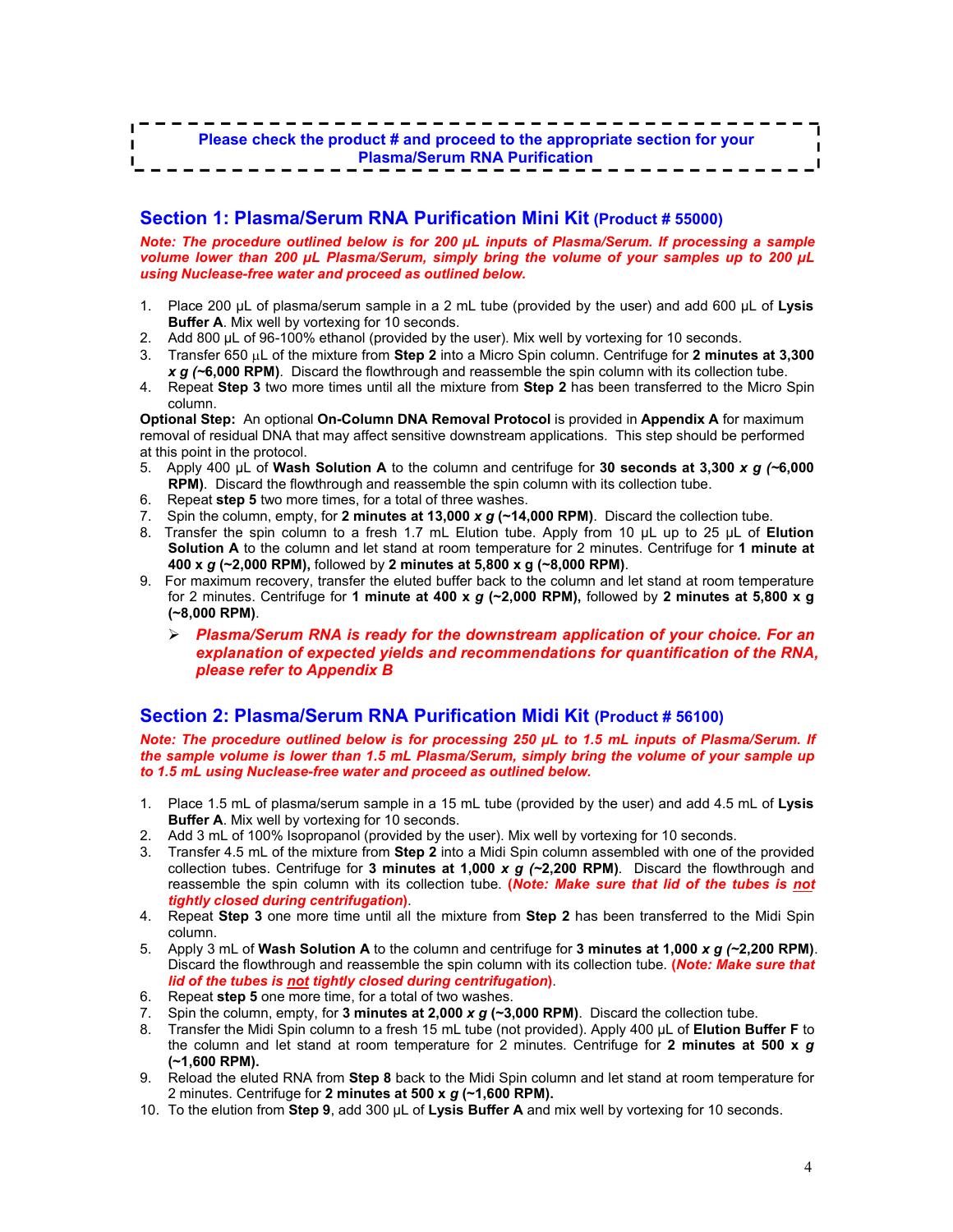- 11. Add 400 µL of 96-100% Ethanol (provided by the user). Mix well by vortexing for 10 seconds.
- 12. Transfer 700 µL of the mixture from **Step 11** into a Mini Spin column assembled with one of the provided collection tubes. Centrifuge for **2 minutes at 3,300** *x g (~***6,000 RPM)**. Discard the flowthrough and reassemble the spin column with its collection tube.
- 13. Repeat **Step 12** one more time to transfer the remaining mixture into the Mini Spin column.

**Optional Step:** An optional **On-Column DNA Removal Protocol** is provided in **Appendix A** for maximum removal of residual DNA that may affect sensitive downstream applications. This step should be performed at this point in the protocol.

- 14. Apply 400µL of**Wash Solution A** to the column and centrifuge for **1 minute at 3,300** *x g (~***6,000 RPM)**. Discard the flowthrough and reassemble the spin column with its collection tube.
- 15. Repeat **Step 14** two more times, for a total of three washes.
- 16. Spin the column, empty, for **2 minutes at 13,000** *x g* **(~14,000 RPM)**. Discard the collection tube.
- 17. Transfer the spin column to a fresh 1.7 mL Elution tube. Apply 50 µL of **Elution Solution A** to the column and let stand at room temperature for 2 minutes. Centrifuge for **1 minute at 400 x** *g* **(~2,000 RPM),** followed by **2 minutes at 5,800 x g (~8,000 RPM)**.
- 18. For maximum recovery, transfer the eluted buffer back to the column and let stand at room temperature for 2 minutes. Centrifuge for **1 minute at 400 x** *g* **(~2,000 RPM),** followed by **2 minutes at 5,800 x g (~8,000 RPM)**.
	- *Plasma/Serum RNA is ready for the downstream application of your choice. For an explanation of expected yields and recommendations for quantification of the RNA, please refer to Appendix B*

# **Section 3: Plasma/Serum RNA Purification Maxi Kit (Product # 56200)**

*Note: The procedure outlined below is for processing 2mL to 5 mL inputs of Plasma/Serum. If the sample volume is lower than 5 mL Plasma/Serum, simply bring the volume of your sample up to 5 mL using Nuclease-free water and proceed as outlined below.*

- 1. Place 5 mL of plasma/serum sample in a 50 mL tube (provided by the user) and add 15 mL of **Lysis Buffer A**. Mix well by vortexing for 10 seconds.
- 2. Add 10 mL of 100% Isopropanol (provided by the user). Mix well by vortexing for 10 seconds.
- 3. Transfer 15 mL of the mixture from **Step 2** intoa Maxi Spin column assembled with one of the provided collection tubes. Centrifuge for **3 minutes at 1,000** *x g (~***2,200 RPM)**. Discard the flowthrough and reassemble the spin column with its collection tube. **(***Note: Make sure that lid of the tubes is not tightly closed during centrifugation***)**.
- 4. Repeat **Step 3** one more time until all the mixture from **Step 2** has been transferred to the Maxi Spin column.
- 5. Apply 5 mL of **Wash Solution A** to the column and centrifuge for **3 minutes at 1,000** *x g (~***2,200 RPM)**. Discard the flowthrough and reassemble the spin column with its collection tube. **(***Note: Make sure that lid of the tubes is not tightly closed during centrifugation***)**.
- 6. Repeat **step 5** one more time, for a total of two washes.
- 7. Spin the column, empty, for **3 minutes at 2,000** *x g* **(~3,000 RPM)**. Discard the collection tube.
- 8. Transfer the Maxi Spin column to a fresh 50 mL tube (not provided). Apply 800 µL of **Elution Buffer F** to the column and let stand at room temperature for 2 minutes. Centrifuge for **2 minutes at 500 x** *g* **(~1,600 RPM).**
- 9. Reload the eluted RNA from **Step 8** back to the Maxi Spin column and let stand at room temperature for 2 minutes. Centrifuge for **2 minutes at 500 x** *g* **(~1,600 RPM).**
- 10. To the elution from **Step 9**, add 600 µL of **Lysis Buffer A** and mix well by vortexing for 10 seconds.
- 11. Add 800 µL of 96-100% Ethanol (provided by the user). Mix well by vortexing for 10 seconds.
- 12. Transfer 750 µL of the mixture from **Step 11** into a Mini Spin column assembled with one of the provided collection tubes. Centrifuge for **2 minutes at 3,300** *x g (~***6,000 RPM)**. Discard the flowthrough and reassemble the spin column with its collection tube.

13. Repeat **Step 12** two more times to transfer the remaining mixture into the Mini Spin column.

**Optional Step:** An optional **On-Column DNA Removal Protocol** is provided in **Appendix A** for maximum removal of residual DNA that may affect sensitive downstream applications. This step should be performed at this point in the protocol.

- 14. Apply 400 µL of **Wash Solution A** to thecolumn and centrifuge for **1 minute at 3,300** *x g (~***6,000 RPM)**. Discard the flowthrough and reassemble the spin column with its collection tube.
- 15. Repeat **Step 14** two more times, for a total of three washes.
- 16. Spin the column, empty, for **2 minutes at 13,000** *x g* **(~14,000 RPM)**. Discard the collection tube.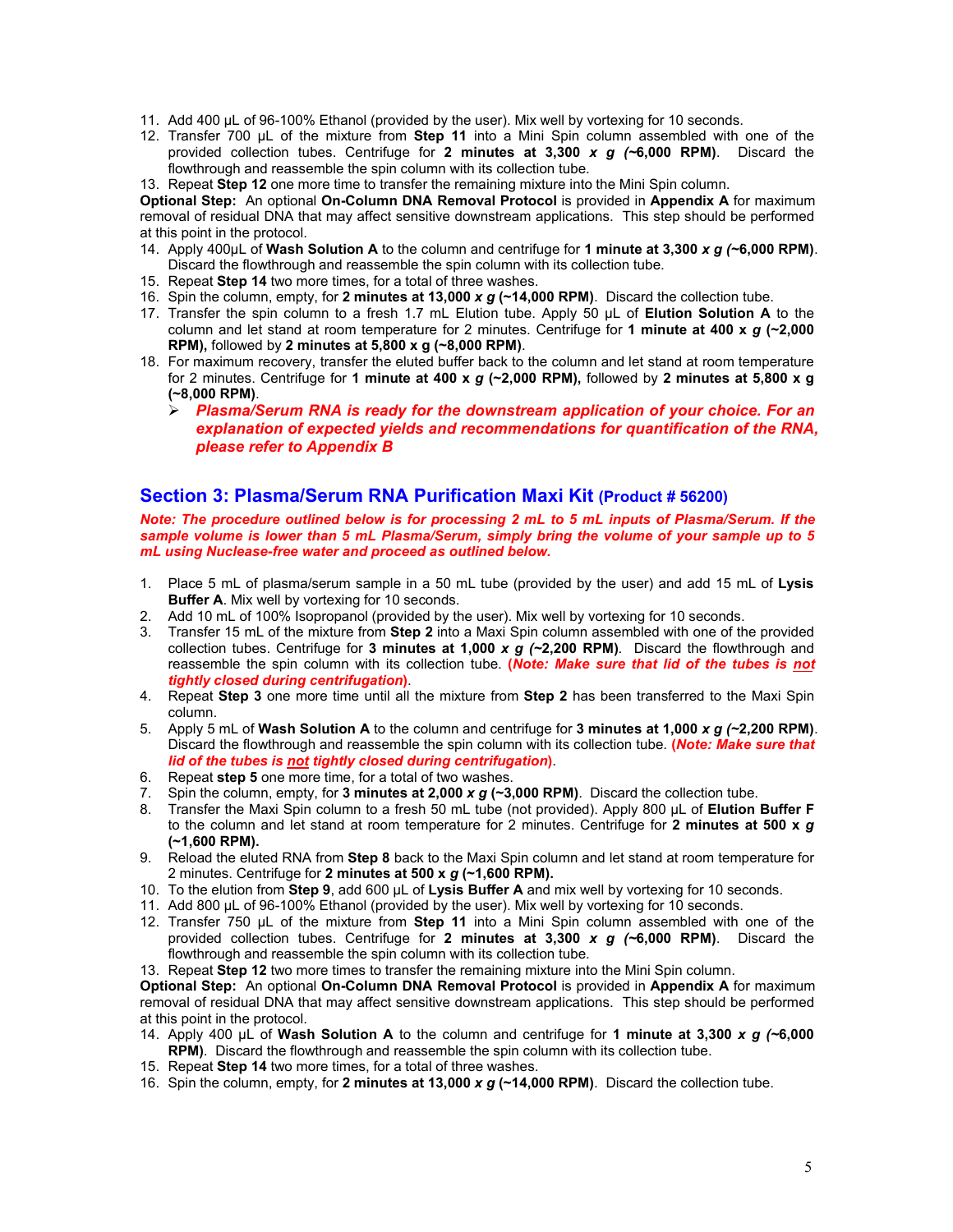- 17. Transfer the spin column to a fresh 1.7 mL Elution tube. Apply 50 µL of **Elution Solution A** to the column and let stand at room temperature for 2 minutes. Centrifuge for **1 minute at 400 x** *g* **(~2,000 RPM),** followed by **2 minutes at 5,800 x g (~8,000 RPM)**.
- 18. For maximum recovery, transfer the eluted buffer back to the column and let stand at room temperature for 2 minutes. Centrifuge for **1 minute at 400 x** *g* **(~2,000 RPM),** followed by **2 minutes at 5,800 x g (~8,000 RPM)**.
	- *Plasma/Serum RNA is ready for the downstream application of your choice. For an explanation of expected yields and recommendations for quantification of the RNA, please refer to Appendix B*

# **Appendix A**

## **Protocol for Optional On-Column DNA Removal**

Norgen's Plasma/Serum RNA Purification Kits isolate RNA with minimal amounts of genomic DNA contamination. However, an optional protocol is provided below for maximum removal of residual DNA that may affect sensitive downstream applications. It is recommended that Norgen's RNase-Free DNase I Kit (Product # 25710) be used for this step.

- 1. For every on-column reaction to be performed, prepare a mix of 15 µL of **DNase I** and 100 µL of **Enzyme Incubation Buffer** using Norgen's RNase-Free DNase I Kit(Product # 25710). Mix gently by inverting the tube a few times. **DO NOT VORTEX**.
	- **Note:** If using an alternative DNase I, prepare a working stock of 0.25 Kunitz unit/µL RNase-free DNase I solution according to the manufacturer's instructions. A 100  $\mu$ L aliquot is required for each column to be treated.
- 2. Perform the procedure up to **Step 4 (Mini Format)** or up to **Step 13 (Midi and Maxi Format).**
- 3. Apply 400 µL of **Wash Solution A** to the column and centrifuge for **30 seconds at 6,000 RPM**. Discard the flowthrough and reassemble the spin column with its collection tube.
- 4. Apply 100 µL of the **RNase-free DNase I solution** prepared in **Step 1** to the column and centrifuge at **8,000 x g (~10,000 RPM)** for 1 minute. **Note:** Ensure that the entire DNase I solution passes through the column. If needed, spin at **13,000 x g (~14,000 RPM)** foran additional minute.
- 5. After the centrifugation in **Step 4**, pipette the flowthrough that is present in the collection tube back onto the top of the column.

**Note:** Ensure **Step 5** is performed in order to ensure maximum DNase activity and to obtain maximum yields of RNA, in particular for small RNA species.

- 6. Incubate the column assembly at 25 30°C for 15 minutes.
- 7. Without any furthercentrifugation, proceed directly **to the second wash step** in **Step 6 (Mini Format) or to the second wash step** in **Step 15 (Midi and Maxi Format)**.

# **Appendix B**

# **Cell-Free Circulating RNA Yield**

Plasma/Serum RNA, like RNA in other cell-free bodily fluids, is normally found in very low amounts (1 - 100 pg/µL), therefore measuring cell-free RNA concentration using common quantification methods is very<br>difficult and challenging. Typical vields of plasma/serum RNA vary significantly from sample to sample. Variability is also observed between samples collected from the same donor at different times during the day and therefore there is no absolute yield for RNA purified from bodily fluids including plasma or serum. Cellfree circulating RNA yield varies depending on a number of factors including age, sex, diet, exercise and most importantly the health status of the donor.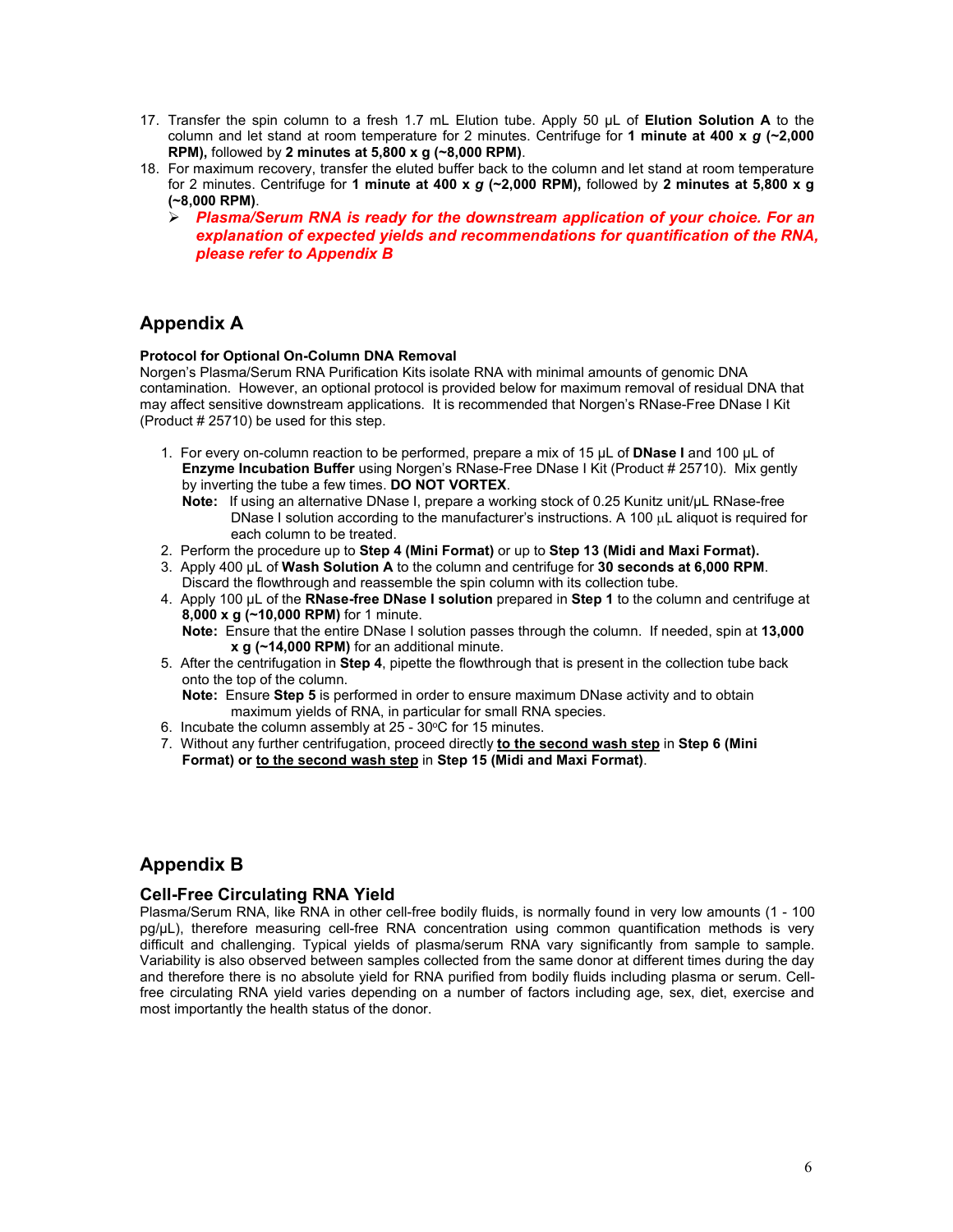Below is a list of the most common RNA quantification methods, as well as the limit of detection for each of these methods. *Unfortunately, none of these methods can be used reliably for measuring the concentration of RNA purified from plasma or serum unless large plasma/serum volumes have been processed*. This would only be applicable if plasma/serum contains the maximum amount of RNA that can fit within the specification range of these quantification tools. It should be noted that the specifications outlined below are based on measuring a pure RNA, which will not be the case for the RNA purified from plasma or serum. Plasma/Serum RNA is short fragmented RNA which is usually present in less than 1000 bp. Purified plasma/serum RNA usually contains traces of proteins which will interfere with most quantification methods, leading to the overestimation of the purified RNA concentration. Therefore purified RNA contaminated with more proteins will be presented at a higher concentration as compared to RNA purified with less protein contaminants, which in this case will depend on the method used for plasma/serum RNA purification. *The only reliable method that can assess the quality and the relative quantity of the purified plasma/serum RNA is RT-qPCR amplification of a standard RNA using a small RNA amplicon such as the 5S rRNA housekeeping gene*.

# **Common RNA Quantification Methods**

|                            | RNA 6000 Nano Kit |                       | <b>RNA 6000 Pico Kit</b> |                     | <b>Small RNA kit</b> |
|----------------------------|-------------------|-----------------------|--------------------------|---------------------|----------------------|
|                            | <b>Total RNA</b>  | <b>mRNA</b>           | <b>Total RNA</b>         | <b>mRNA</b>         | <b>Total RNA</b>     |
| <b>Quantitative range</b>  | 25 - 500 ng/µL    | 25 - 250 ng/µL        | $---$                    | ----                | 50-2000 pg/µL        |
| <b>Qualititative range</b> | 5 - 500 ng/µL     | $5 - 250$ ng/ $\mu$ L | $50 - 5000$<br>pg/µL     | 250 - 5000<br>pg/µL | 50-2000 pg/µL        |
| Quantitation<br>accuracy   | 20% CV            | 20% CV                | 30% CV                   | ----                | -------              |

## **1) Bioanalyzer RNA Quantification Kits**

## **2) NanoDrop 2000**

 $\triangleright$  Detection Limit: 2 ng/uL (dsDNA)

## **3) Quant-iT™ RiboGreen® RNA Assay Kit**

Quantitation Range: 1-200 ng

## **4) qPCR DNA Standard Curve (generated by Norgen)**